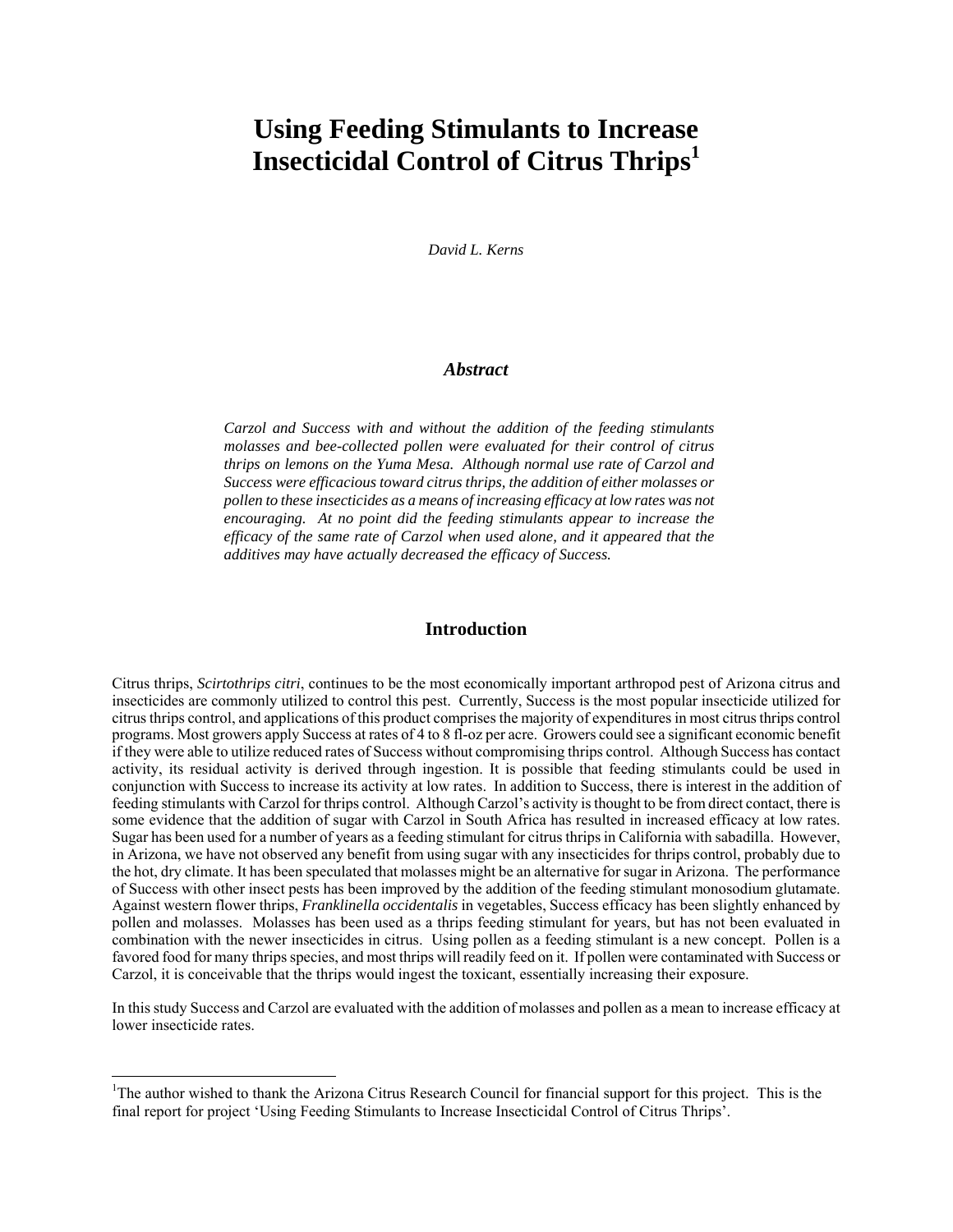# **Materials and Methods**

This study was conducted on nine-year-old 'Limoneira 8A Lisbon' lemons on *Citrus volkameriana* rootstock. The trial was a randomized complete block design with four replicates per treatment. Each plot consisted of three trees. Treatments were applied using an air-assisted vertical boom, calibrated to deliver 100 gal/ac.

The treatments for the Carzol test included an untreated check, Carzol at 1.0 lb/ac, and Carzol at 0.25 lb/ac with and without molasses at 20.0 lb/ac and honeybee collected pollen at 20.0 lb/ac. Success was evaluated at 6 fl-oz/ac, and at 2 fl-oz/ac with and without molasses and pollen at 20.0 lb/ac each. All Carzol treatments included the acidifying surfactant LI-700 at 1.0% v/v and the Success treatments all included the non-ionic surfactant Kinetic at 0.1% v/v.

The initial treatments were applied on 7 May 2004. Following this application subsequent applications were applied as need based on an approximate threshold of 10% infested fruit. A second application was made on 2 July 2004. Although the second application was not within the window of fruit susceptibility to citrus thrips scarring, it was made as a mean of generating more data.

Citrus thrips populations were estimated by counting the number of fruit with at least one immature thrips. Thirty fruit were sampled per plot. Samples were taken 3 days after treatment (DAT), at 7 DAT, and thereafter at weekly intervals.

Differences among insecticide treatments for thrips infestation and fruit damage were separated using ANOVA and an F protected LSD,  $P \leq 0.05$ .

## **Results and Discussion**

During 2004, April was exceptionally cool and the citrus thrips populations did not reach economically damaging levels on the fruit from the primary bloom period until May. Subsequently, the citrus thrips populations in the test block of lemons were not very high, never exceeding 23% infested fruit. On 7 May, the citrus thrips population was averaging 12% infested fruit across all treatments. Since the test exceeded the action threshold of 10% infested fruit, the initial application of the test materials was made on 7 May.

### Carzol Test

At 3, 7, 12 and 18 DAT, all of the Carzol treatments contained fewer thrips infested fruit than the untreated, but there were no differences among the Carzol treatments (Table 1). On 2 June at 26 DAT, the Carzol treatments continued to have fewer infested fruit than the untreated but Carzol at 0.25 lb/ac + pollen had fewer infested fruit than the same rate of Carzol without pollen and was statistically similar to Carzol at 1.0 lb/ac. Beyond 26 DAT, there were no differences among any of the treatments. Four days following application 2, all of the Carzol treatments had fewer infested fruit than the untreated, but did not differ from each other (Table 2). At 7, 14, and 20 DAT there were no significant differences among the treatments.

#### Success Test

At 3 DAT following application 1, Success mixed with either molasses or pollen failed to differ from the untreated while Success used alone had fewer infested fruit (Table 3). At 7 DAT, Success + pollen still did not differ from the untreated while Success + Molasses had fewer infested fruit. By 12 DAT, all of the Success treatment had fewer infested fruit than the untreated, but at 26 DAT Success + molasses failed to differ from the untreated. The only point where the addition of pollen or molasses demonstrated an increase in efficacy over the same rate of Success alone was at 53 DAT with Success + molasses. Following application 2, the only sample where any of the Success treatments contained fewer infested fruit than the untreated occurred at 7 DAT, at which time there were no significant differences among the Success treatments.

Overall, the addition of either molasses or pollen to Carzol or Success as a means of increasing efficacy of these products at low rates was not encouraging. At no point did the feeding stimulants appear to increase the efficacy of the same rate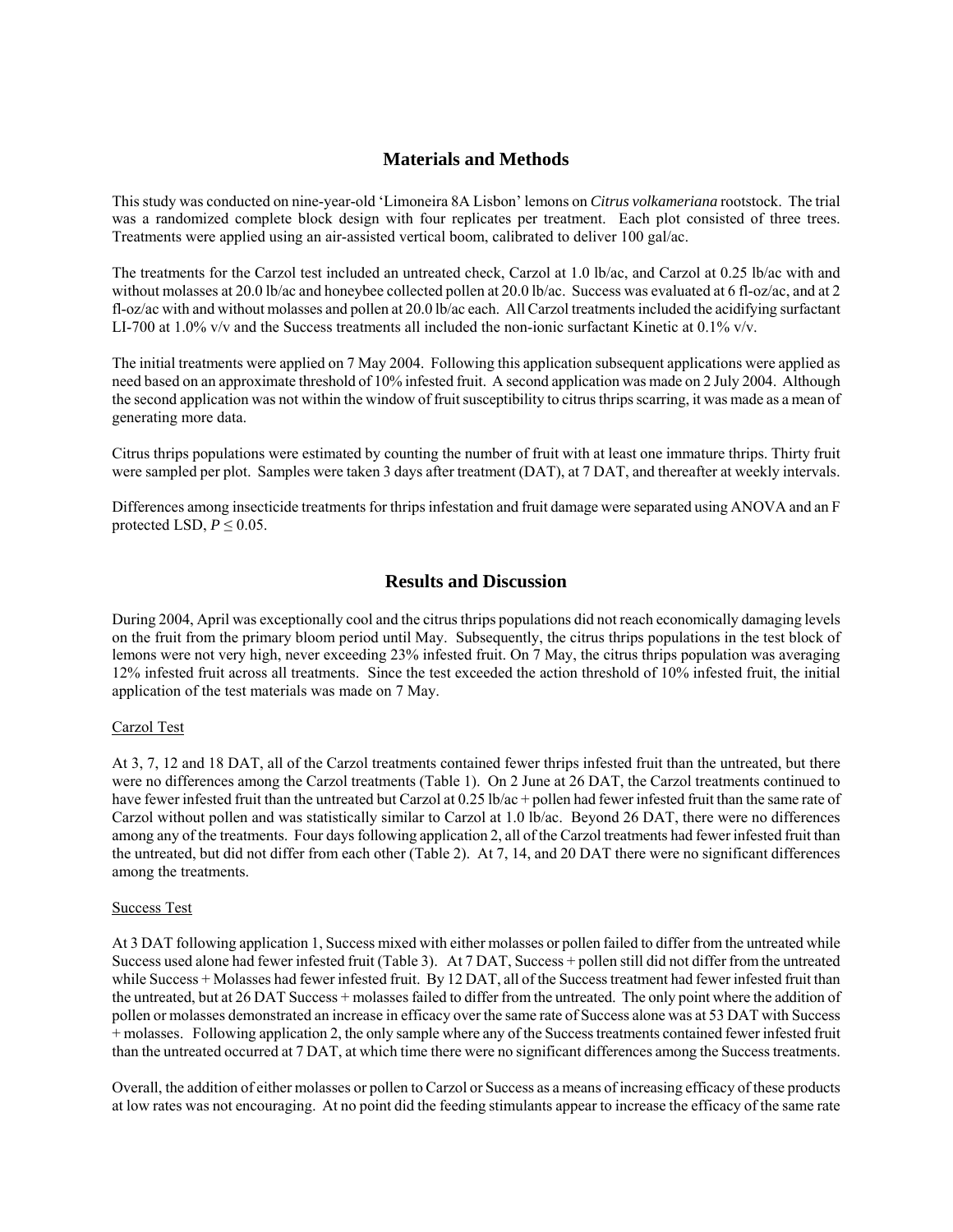of Carzol used alone, and it appeared that the additives may have actually decreased the efficacy of Success.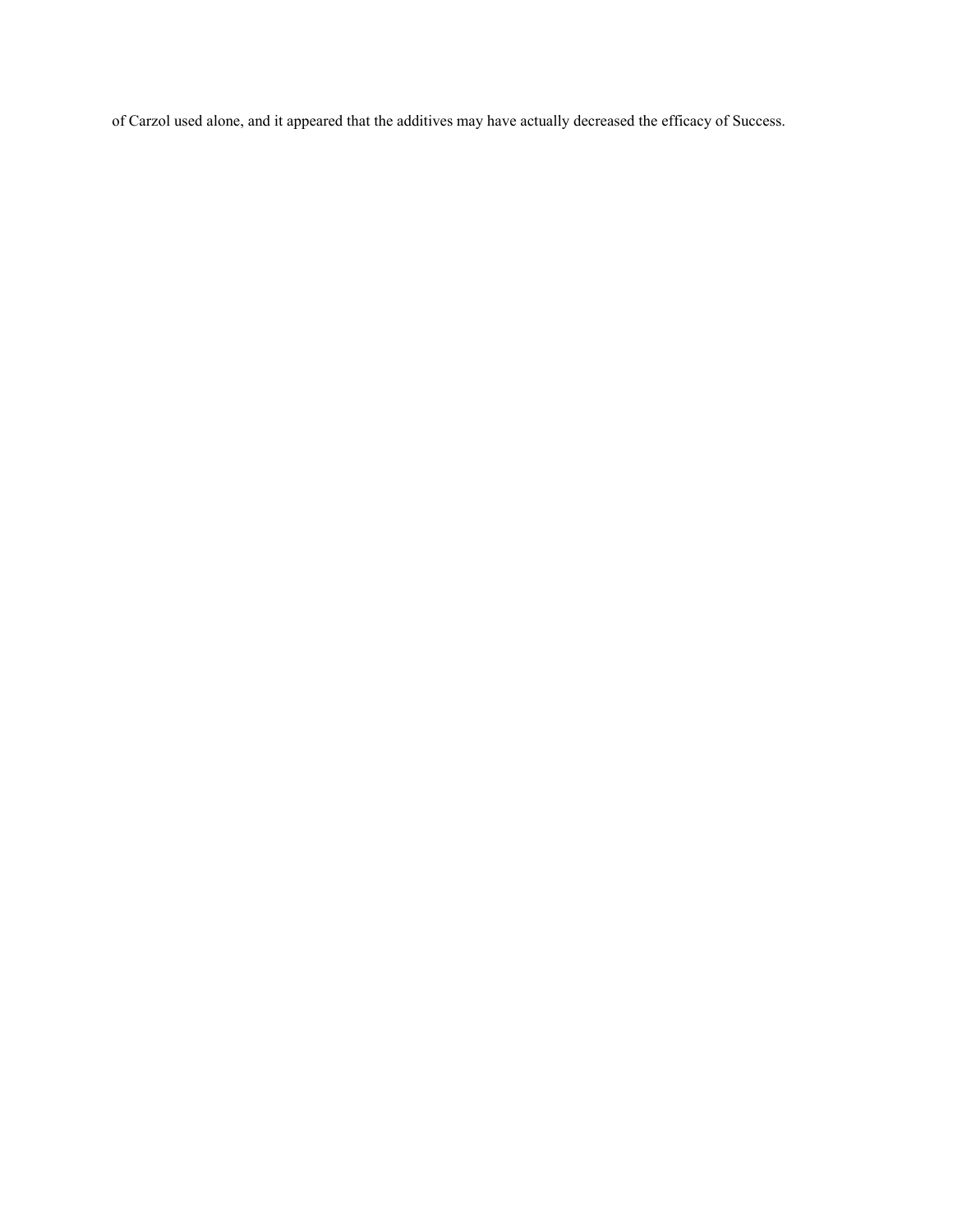|                        |                                 | Percentage of fruit infested with immature citrus thrips |                   |                   |                   |                    |        |        |          |
|------------------------|---------------------------------|----------------------------------------------------------|-------------------|-------------------|-------------------|--------------------|--------|--------|----------|
|                        |                                 | $10$ May                                                 | 14 May            | 19 May            | 25 May            | 2 Jun              | 9 Jun  | 18 Jun | $29$ Jun |
| Treatment              | Rate                            | 3 DAT                                                    | 7 DAT             | 12 DAT            | 18 DAT            | 26 DAT             | 33 DAT | 42 DAT | 53 DAT   |
| Untreated              | $- -$                           | 21.67a                                                   | 22.50a            | 19.17 a           | 16.67a            | 11.67a             | 11.67a | 8.33 a | 15.83 a  |
| Carzol                 | 1.0 lb/ac                       | 5.00 <sub>b</sub>                                        | 3.33 <sub>b</sub> | 1.67 b            | 5.83 <sub>b</sub> | $0.83$ d           | 6.67a  | 4.17a  | 11.67 a  |
| Carzol                 | $0.25$ lb/ac                    | 6.67 <sub>b</sub>                                        | 9.17 <sub>b</sub> | 5.00 <sub>b</sub> | 6.67 <sub>b</sub> | 7.50 <sub>b</sub>  | 9.17a  | 7.50a  | 15.00 a  |
| $Carzol +$<br>molasses | $0.25$ lb/ac +<br>$20.0$ lbs/ac | 5.00 <sub>b</sub>                                        | 3.33 <sub>b</sub> | 3.33 <sub>b</sub> | 4.17 <sub>b</sub> | 5.00 <sub>bc</sub> | 5.00a  | 6.67a  | 11.67 a  |
| $Carzol + pollen$      | $0.25$ lb/ac +<br>$20.0$ lbs/ac | 9.17 <sub>b</sub>                                        | 5.00 <sub>b</sub> | 4.17 <sub>b</sub> | 4.17 <sub>b</sub> | $2.50$ cd          | 5.00a  | 6.67a  | 10.00 a  |

Table 1. Efficacy of Carzol with and without feeding stimulants to citrus thrips on lemons, application 1.

Means in a column followed by the same letter are not statistically different ( $P > 0.05$ ; F protected LSD).

| WPP        |                |                                                          |        |        |                   |  |  |  |
|------------|----------------|----------------------------------------------------------|--------|--------|-------------------|--|--|--|
|            |                | Percentage of fruit infested with immature citrus thrips |        |        |                   |  |  |  |
|            |                | 6 Jul                                                    | 9 Jul  | 16 Jul | $22$ Jul          |  |  |  |
| Treatment  | Rate           | 4 DAT                                                    | 7 DAT  | 14 DAT | <b>20 DAT</b>     |  |  |  |
| Untreated  | $- -$          | 14.17 a                                                  | 10.83a | 9.17a  | 7.50a             |  |  |  |
| Carzol     | $1.0$ lb/ac    | 5.00 <sub>b</sub>                                        | 7.50 a | 6.67a  | 7.50 a            |  |  |  |
| Carzol     | $0.25$ lb/ac   | 6.67 <sub>b</sub>                                        | 6.67a  | 7.50 a | 10.00a            |  |  |  |
| $Carzol +$ | $0.25$ lb/ac + | 2.50 <sub>b</sub>                                        | 5.00a  | 4.17a  | 3.33 b            |  |  |  |
| molasses   | $20.0$ lbs/ac  |                                                          |        |        |                   |  |  |  |
| $Carzol +$ | $0.25$ lb/ac + | 6.67 <sub>b</sub>                                        | 6.67a  | 4.17a  | 1.67 <sub>b</sub> |  |  |  |
| pollen     | $20.0$ lbs/ac  |                                                          |        |        |                   |  |  |  |

Table 2. Efficacy of Carzol with and without feeding stimulants to citrus thrips on lemons, application 2.

Means in a column followed by the same letter are not statistically different  $(P > 0.05$ ; F protected LSD).